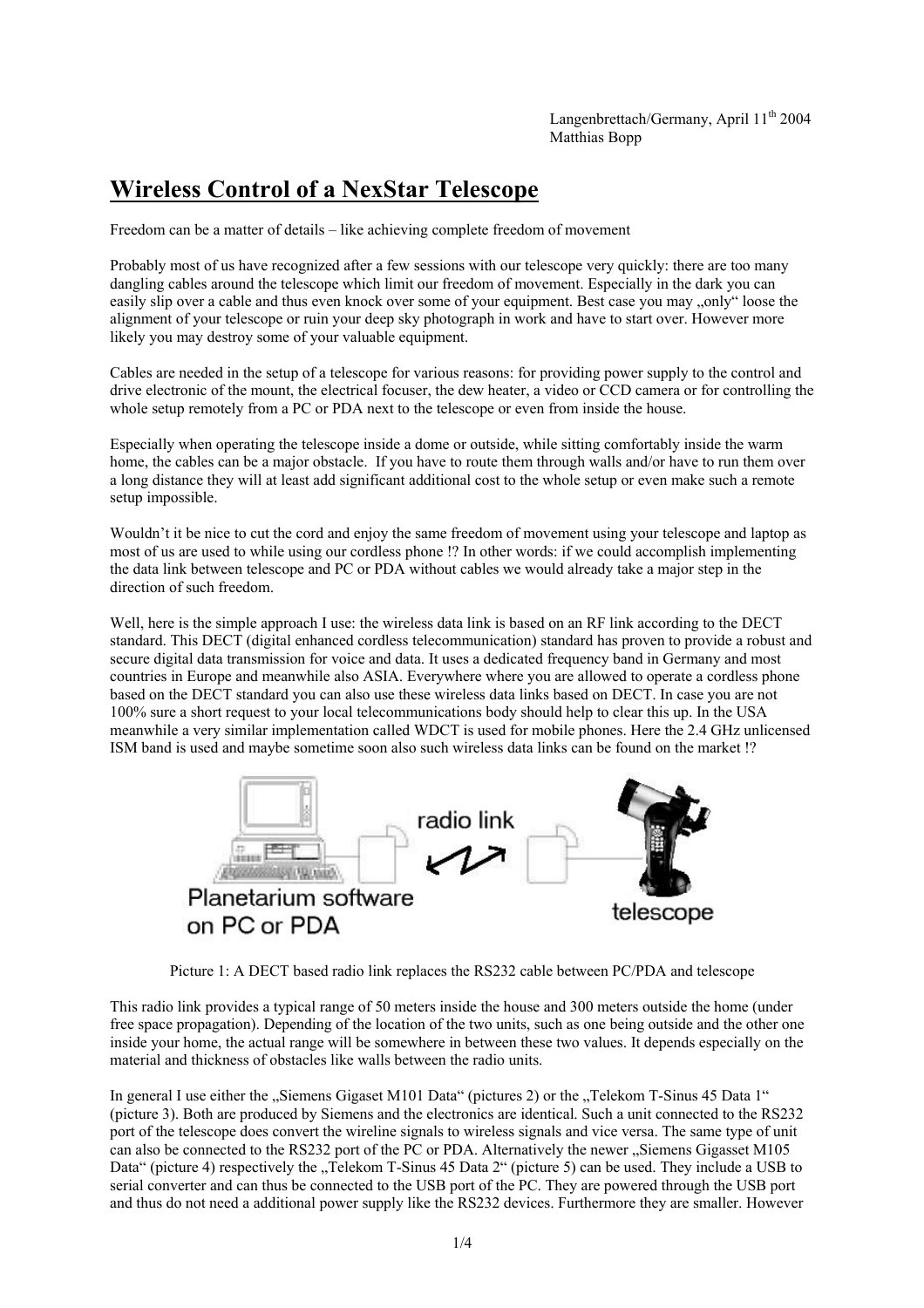they need a driver to be installed on the computer while the RS232 devices are fully transparent and do not need any driver on the PC or PDA. Especially when using a PDA this is very helpful.

.





Picture 4: Siemens Gigaset M105 Data Picture 5: Telekom T-Sinus Data 2



Picture 2: Siemens Gigaset M101 Data Picture 3: Telekom T-Sinus 45 Data 1



Installation of the devices is simple and fast: First you should connect your telescope and PC/PDA by a RS232 cable and verify the correct function of the Planetarium program controlling your telescope. Once this is accomplished, the often most difficult part is already done.

Next we substitute the wired connection by a wireless link. The two radio units have to be firstly configured and then inserted instead of the wired connection. In case you are using the units without USB interface, you have to connect them to the power supply as well as to the serial port (RS232) of the PC/PDA and telescope. Please see picture 6 to identify the interfaces to be used. Please connect the cables to the PC first and then the cable to the power supply.



Picture 6: Interfaces of Siemens Gigaset M101 and Telekom Sinus 45 Data 1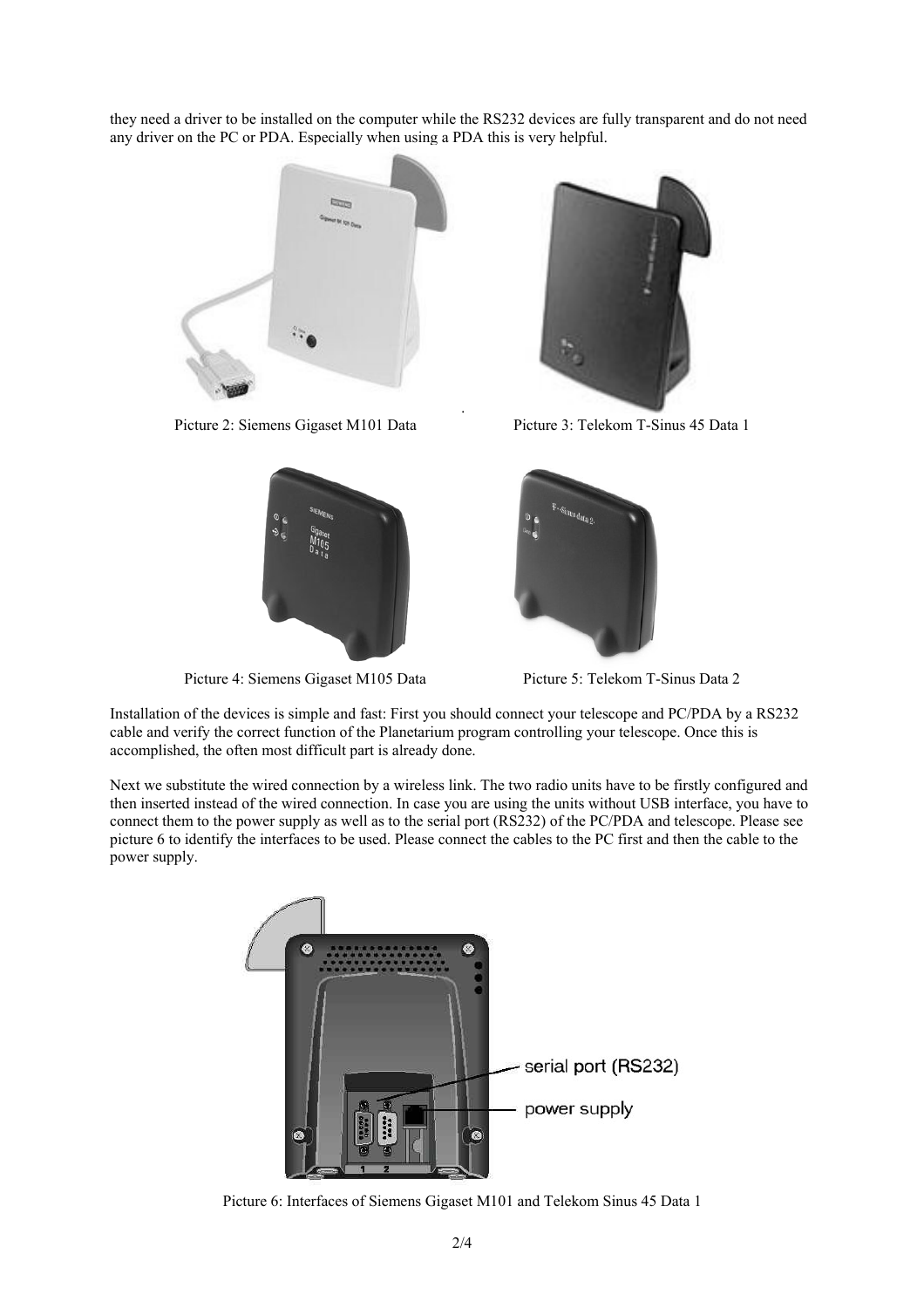You should use cables with 9 pin SUB-D connectors. You can use either RS232 port of the radio unit, male or female. The radio unit will recognize which port is used. In case your PC has a 25 pin SUB-D connector as the RS232 port please use a adapter 9-pin to 25-pins. The radio units with USB-connection have only a single port which can be used.

Now that you have connected one of the radio units to the PC the parameters of the serial link have to be set. The NexStar telescopes use the following settings: 9600bd, 8bit, no parity, 1 start-bit, 1 stop-bit, no handshake. These settings are defined using the software, which was supplied on a CD-ROM together with your radio units. Fortunately the settings have to be set just once. They are stored in a non-volatile memory in the devices and kept also while power is disconnected. The next time you power up the units they will use the same settings.

| Eigenschaften von DECT USB serial Interface (COM8) | 2 x                           |
|----------------------------------------------------|-------------------------------|
| Allgemein Anschlusseinstellungen Treiber           |                               |
|                                                    |                               |
| Bits pro Sekunde: 9600                             |                               |
| Datenbits: 8                                       |                               |
| Parität: Keine                                     |                               |
| Stoppbits: 1                                       |                               |
|                                                    |                               |
| Flusssteuerung: Hardware                           |                               |
|                                                    | Erweitert<br>Wiederherstellen |
|                                                    |                               |
|                                                    |                               |
|                                                    |                               |
|                                                    |                               |
|                                                    |                               |
|                                                    | Abbrechen<br>0K               |

| Erweiterte Einstellungen für COM8 |             | FIFO-Puffer verwenden (erfordert 16550 kompatiblen UART)                                                                                                    |  |           |      | $ ?  \times  $              |
|-----------------------------------|-------------|-------------------------------------------------------------------------------------------------------------------------------------------------------------|--|-----------|------|-----------------------------|
|                                   |             | Wählen Sie niedrigere Einstellungen zur Korrektur von Verbindungsproblemen.<br>Wählen Sie höhere Einstellungen, um eine höhere Geschwindigkeit zu erzielen. |  |           |      | 0K<br>Abbrechen<br>Standard |
| Empfangspuffer: Niedrig (1)       |             |                                                                                                                                                             |  | Hoch (14) | -111 |                             |
| Übertragungs-<br>puffer:          | Niedrig (1) |                                                                                                                                                             |  | Hoch (16) | -111 |                             |
| COM-Anschlussnummer:              | COM8        |                                                                                                                                                             |  |           |      |                             |